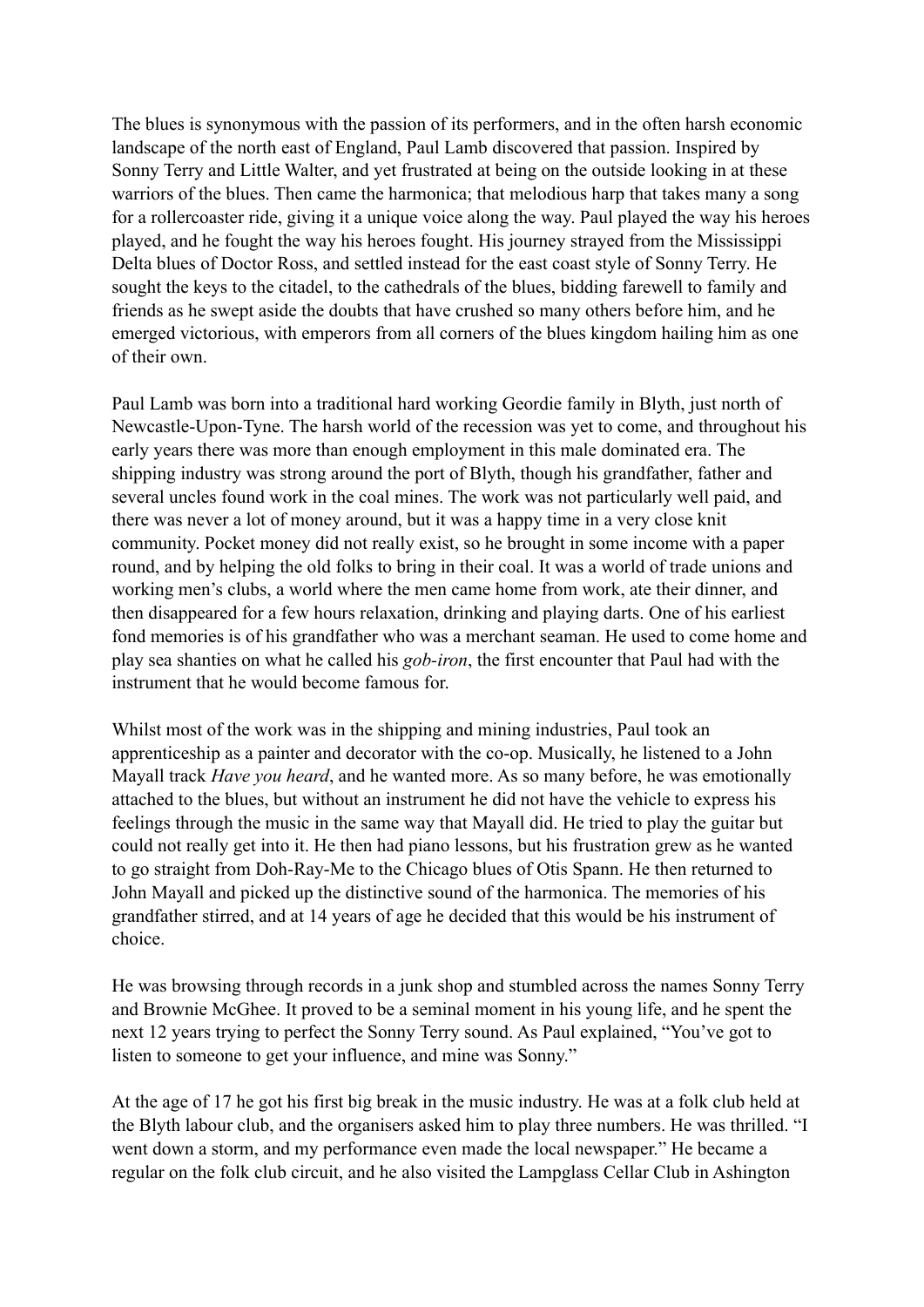where Long John Baldry heard him play. The English Blues singer was so impressed that he asked Paul to join him on stage, and many years later it was fondly remembered when they met at a club in Germany. However, it was not all big names and star billings. There were many occasions when he had to sleep in his van, with meals sometimes consisting of crisps and a beer.

In 1975 Paul saw an advertisement in the music press. It asked for harmonica players to apply for the World Harmonica Championships in Germany. Paul sent off a tape, and he was invited down to London to audition. He got through to the final and finished second as a soloist. The poor boy from Blyth had made his mark on the world, and this was recognised back home with flags and a street party in his honour. Ultimately it led to him holding a place on the advisory panel for the National Harmonica League, as well as running harmonica workshops and endorsing the Hohner brand.

Eventually the folk club scene and other live bookings meant that the painting and decorating had to be dropped. Sadly, it also had an adverse effect on his family life, and he split from his wife.

He put together a band that took blues standards and gave them a unique touch. This went down well with the crowds in the north east, but Paul's ambition took him to London. He was hoping for wider exposure and bigger audiences, and the record label Red Lightnin' set up a show at Dingwalls. He shared a bill with Junior Wells and Buddy Guy, and at one point actor Jimmy Nail, a friend of Paul's, tried to join them on stage. Unfortunately he was not up to the task, and Paul had to persuade him to get back down again. Eventually, life in the capital proved to be too much for his band, and they decided that their future lay back in Newcastle and Blyth. For Paul, London was where it was all happening; he was steadily climbing the ladder to success, one rung at a time.

Steve Rye worked with Hohner and was on the panel for the World Harmonica Championships. Over the years Paul had become good friends with Steve, and this friendship led to a memorable first meeting. It was part of Steve's job to take Sonny Terry and Brownie McGhee around on tour. One day, at Steve's house in Streatham, Paul finally got to meet his greatest blues hero. It was an inauspicious meeting, as Sonny was walking down the street carrying a box of Kentucky Fried Chicken and beans, and the beans had spilled down his shirt as he tried to eat them with his fingers. Paul joined Sonny and Brownie on tour, and when Sonny fell ill Brownie asked Paul to join him on stage. It was a great honour, and another step in the right direction.

Paul was picking up plenty of work, playing sessions and meeting many of the great American bluesmen who came across to the UK in the 80s. He also got to play with Mark Knopfler, who grew up in Blyth, as part of the Notting Hillbillies, a country rock band formed by Steve Phillips and Brendan Croker, that featured Knopfler on guitar when he was not performing with Dire Straits.

Paul has put together several more bands, including the Blues Burglars who released their first album, *Breakin In* on the Red Lightnin' record label. The Blues Burglars included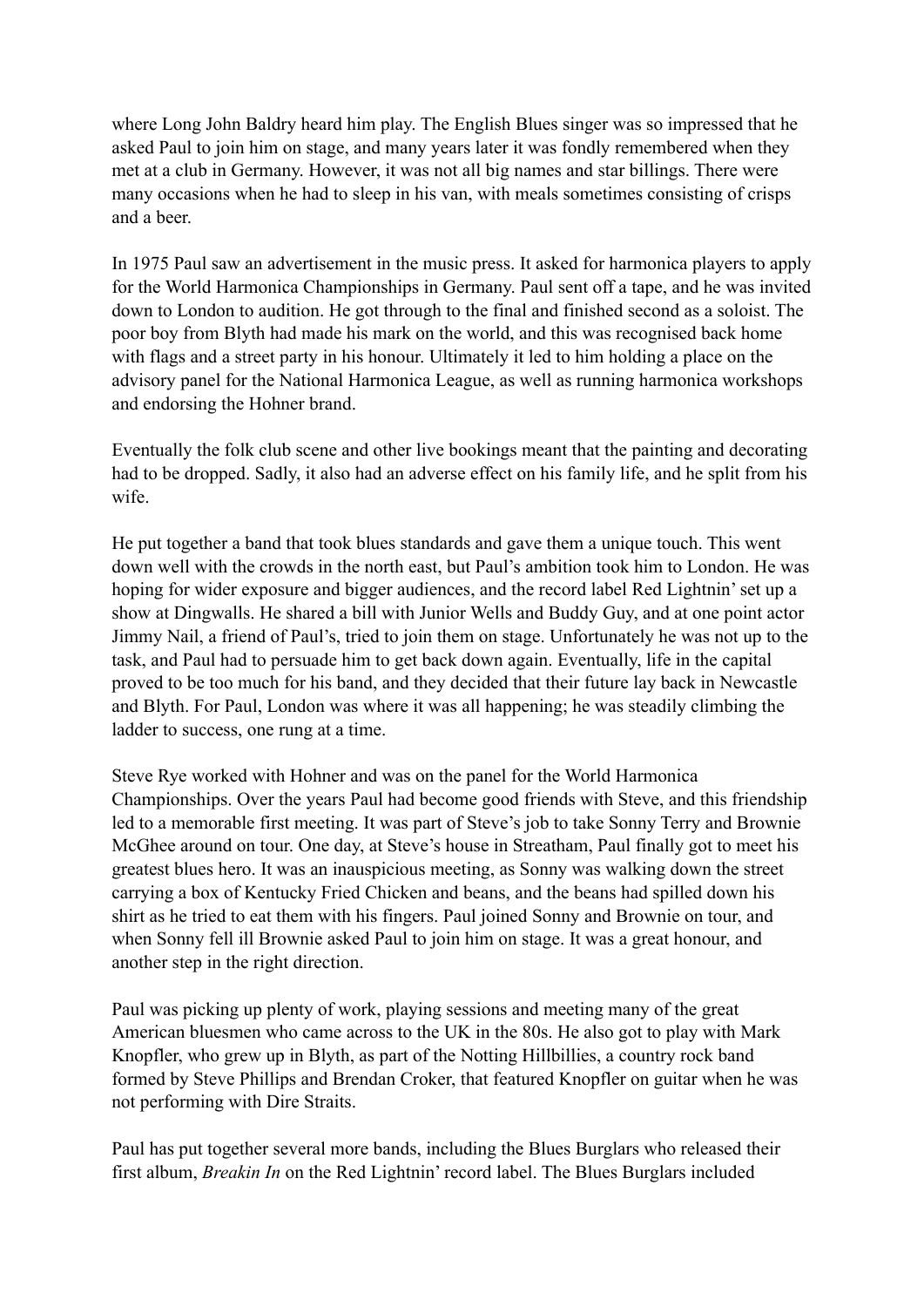Johnny Whitehill on guitar, and their name came from their tendency to steal songs from the early blues greats and give them their own signature. Paul Lamb's Blues Band was the next incarnation, again featuring Johnny Whitehill. They had a residency at the Station Tavern in London on Tuesday nights, and the crowds were queuing along the street to see them. They often drew bigger audiences than the better known bands at the weekends, and this led to shows further afield around London and beyond into Europe. It was time for another name change, and so they became Paul Lamb and the King Snakes. This time Paul had nothing to do with the name; the band members wanted their own identity, and so they came up with The King Snakes after John Lee Hooker's *Crawlin' King Snake.* 

In the early nineties producer Paul Riordan had the idea for *Harmonica Man*, and he wanted a Sonny Terry kind of sound. Apart from Sonny himself, there was only one man that could produce this; Paul Lamb. It was released under the name Bravado, though the feel and tone of the harmonica playing is unmistakeably Paul's, set within a new genre. Paul would have been happy to take his session fee for the recording, but Riordan persuaded him to forego that and take a 50-50 split on royalties instead. Paul's girlfriend then heard it playing at a dance club and it appeared on pop radio station Kiss FM. Record producer Pete Waterman was interested in it, and they recorded a video for MTV. Paul got to meet Kylie Minogue and a host of other stars, as *Harmonica Man* reached number 24 in the charts. He was putting in appearances at dance clubs, and being chauffeured around in a limousine. An appearance on Top Of The Pops was scheduled, but quite suddenly Waterman decided to shelve the project. At the time *Cotton Eye Joe* was storming up the charts, which was the same idea as *Harmonica Man*, but using a banjo rather than the harmonica. Paul believes that this song was the reason that *Harmonica Man* was shelved and can only assume that *Cotton Eye Joe* benefitted from better management and promotion. However, it was an exciting time while it lasted, and it certainly got the attention of Paul's ex-wife who started calling and asking for a share of the royalties!

There was a deal with ACE records, though this was just for covers and so there were no royalties. They moved over to Indigo Records, and had a long term relationship until Indigo sold out to Sanctuary Records. The founders of Indigo then formed Secret Records, and they were happy to take on Paul who felt like part of the family again. For Paul, record sales are not just measured in chart success, as he explained, "Record sales are not the big thing that they used to be, but if you sell while you are on tour it helps to support the band and create a fanbase."

Paul has lived through many ups and downs of the fickle world of the music industry, but his artistry and showmanship survives because he has a talent that transcends the moment, the year, or even the decade. He has won many awards, included being inducted into the British Blues Awards Hall Of Fame, and he looks back on them fondly. "Normally there is a voting process and then the trophies and plaques are sent to me. There are no real ceremonies. I love them all, and I see it as a good thing that people have taken the time and the effort to vote. My mother was extremely proud, and she used to complain that there was no room for any more on the mantelpiece! God bless her!"